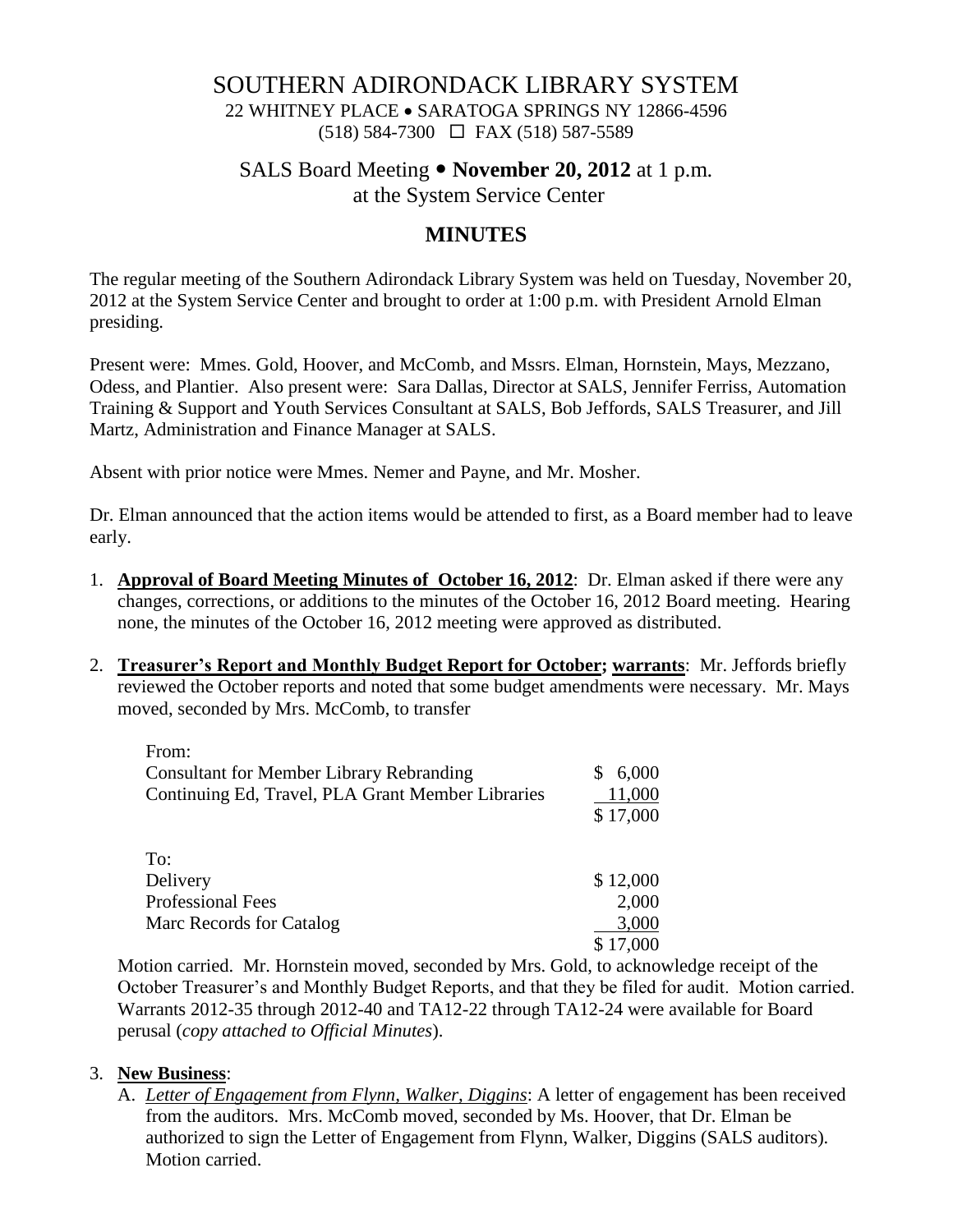- B. *Approve JA 2013 Budget:* The Joint Automation Council met last week and approved the proposed 2013 budget. The budget reflects the increase in salaries, but the salary line is less due to the resignation of Laura Baker. The 2013 budget is less than the 2012 budget. Mrs. Gold moved, seconded by Mr. Hornstein, to approve the 2013 JA Budget as presented. Motion carried.
- C. *Approve JA Policies:* Mrs. Dallas reviewed the proposed policies and the reasons they were necessary. All policies were approved at the JA meeting on November 14, 2012.
	- *i) Workstation Purchase & Support*: Ms. Hoover moved, seconded by Mr. Plantier, to approve the Workstation Purchase & Support Policy. Motion carried. Mr. Odess abstained.
	- *ii) Access to Polaris*: Mr. Odess moved, seconded by Mr. Mezzano, to approve the Access to Polaris Policy. Motion Carried.
	- *iii) Network Connections*: Mr. Plantier moved, seconded by Mr. Hornstein, to approve the Network Connections Policy. Motion carried.

Mr. Mays left at 1:20; a quorum was still present. Copies of these policies attached to the Official Minutes.

- 4. **Director's Report** (*in addition to the written report sent out with the Board Meeting packets*):
	- A. *Joint Automation Report*: Eric Trahan and Cheryl Cufari from MVLS, Sara Dallas, Michele Largeteau, and Paul Mays from SALS met to discuss the JA Agreement and how to continue to provide services for the end user. SALS and MVLS each contributes over \$100,000 in-kind services towards the running of JA. Member libraries need to see what both systems do to continue to provide services to its members.

The Joint Automation Council has new members from The Community Library in Cobleskill (Devon Hedges) and Schenectady County Public Library (Mary Ann Warner). JA staff are working on a firewall, and hope to have it by the end of the year. Mrs. Martz noted that the new firewall will be ordered tomorrow.

Waterford Public Library is the first library to "turn on" credit card payments in the PAC.

The Joint Automation staff attended the Polaris Users Group (PUG) in Syracuse.

- B. *NYLA*: Jill Ryder, Jennifer Ferriss and Sara Dallas attended NYLA. Regents 2020 mission is to stress the important role of library systems. A 10 minute presentation of NYLTO was given by Mrs. Dallas and Mrs. Ferriss. Programs are being developed by Mrs. Dallas for the Public Library section to be presented at NYLA 2013.
- C. *Other*: SALS Annual Meeting will be held at the Great Escape Water Lodge in Lake George. At the last Director's Council meeting, there was discussion on Open Meeting Laws. Bob Freeman, Director of the Council on Open Government, has agreed to be the speaker at SALS Annual Meeting at no cost. The general consensus of the Board was that it was a great idea to have Bob Freeman as speaker at SALS Annual Trustee Meeting. He will discuss common myths of Open Meeting laws.

Mrs. Dallas is working with the Cornelius Vanderbilt Whitney Long Lake Public Library on a Long Range Plan. She is also working with Easton Library on their Long Range Plan